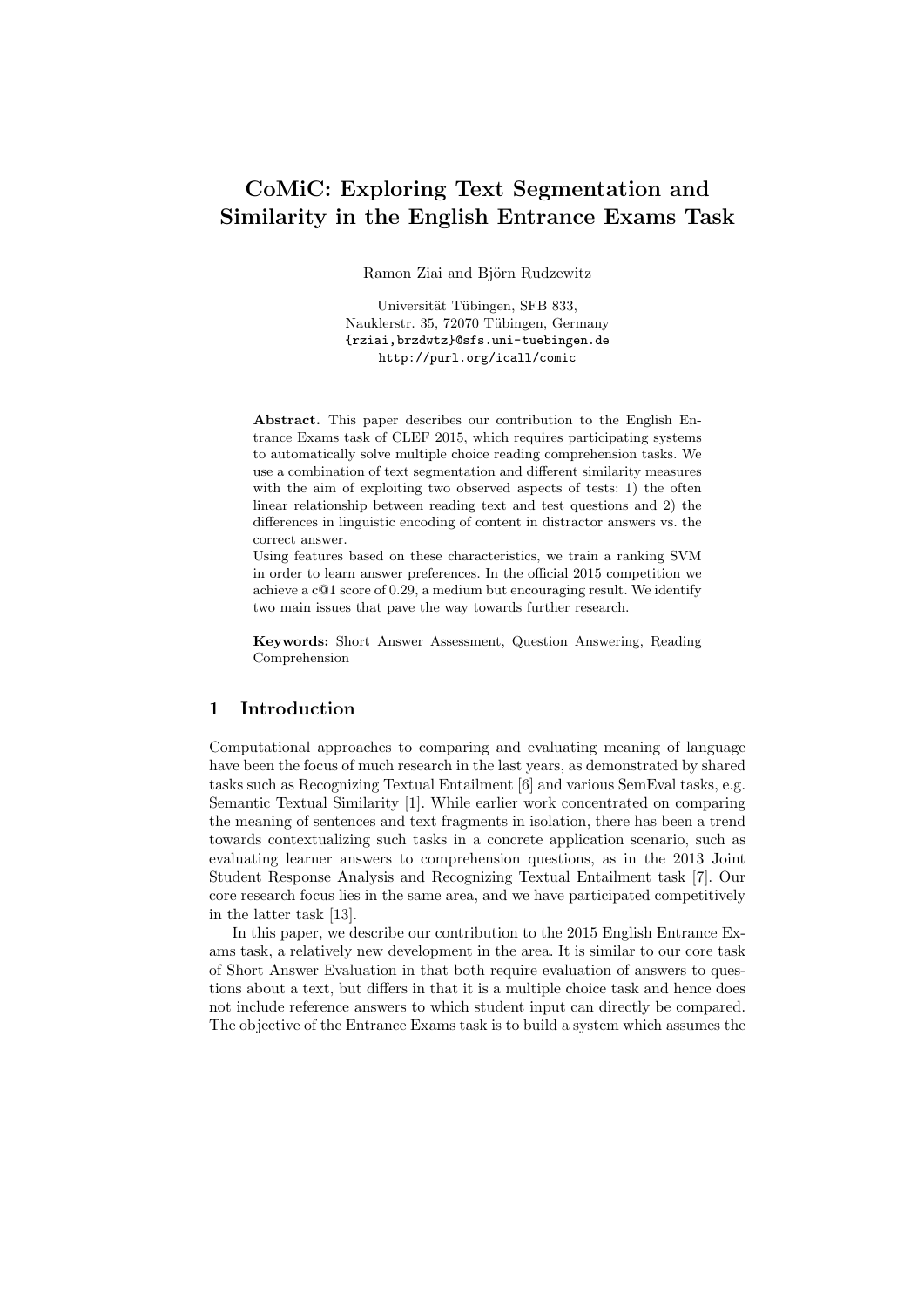role of a test-taker in multiple choice reading comprehension exams. As a subtask of the CLEF Question Answering track, the task involves both pinpointing the location of relevant text passages and recognizing the meaning equivalence or difference of answer candidates, making it an especially challenging undertaking.

However, the task provides an interesting testbed for various research questions concerning reading comprehension. Among these, one is of particular interest to us: Given a question and a text, how can one accurately and robustly pinpoint to the relevant part in the text? In participating in the Entrance Exams task, we hope to cover some way towards answering that question.

The structure of the paper is as follows: section 2 gives an overview of the data used, and section 3 explains our approach to the task. Section 4 then discusses results and problems before section 6 concludes the paper.

## 2 Data

The data as provided by the task organizers is comprised of English reading tests posed as an entrance requirement at Japanese universities. Every reading test consists of a text, three to seven questions, and four answer candidates to every question. Out of the answer candidates, exactly one is correct, which sets the random baseline to 25%. The texts are mostly fictional in nature, which is likely intentional because world knowledge would interfere with language competence in factual texts: for example, a specialized text on spiders would be easier for students with prior knowledge of zoology than for those without, regardless of their language skills.

Figure 1 shows an example of a test with one question and its four answer candidates. The correct answer to People are normally regarded as old when according to the text is c) they are judged to be old by society. The relevant information can be found in the fourth sentence of the text: But in general, people are old when society considers them to be old, that is, when they retire from work at around the age of sixty or sixty-five. In this case, the test-taker needs to recognize that consider and judge are synonyms according to the context.

The task organizers provided the data from the 2013 and 2014 editions of the Entrance Exams task as training data, which are both approximately equal in size and do not overlap in language material. The 2015 data set is larger, with 19 reading tests as compared to the 12 in the previous editions. Table 1 gives an overview of the three data sets.

|      |     |                 | Data set $\#$ tests $\#$ questions $\emptyset$ questions/text $\emptyset$ words/text |       |
|------|-----|-----------------|--------------------------------------------------------------------------------------|-------|
| 2013 |     | 60              | 5.0 <sup>1</sup>                                                                     | 624.3 |
| 2014 | 121 | 56 <sup>1</sup> | 4.7                                                                                  | 520.0 |
| 2015 | 19  | 89              | 4.7                                                                                  | 481.6 |

Table 1. Statistics for the 2013, 2014 and 2015 data sets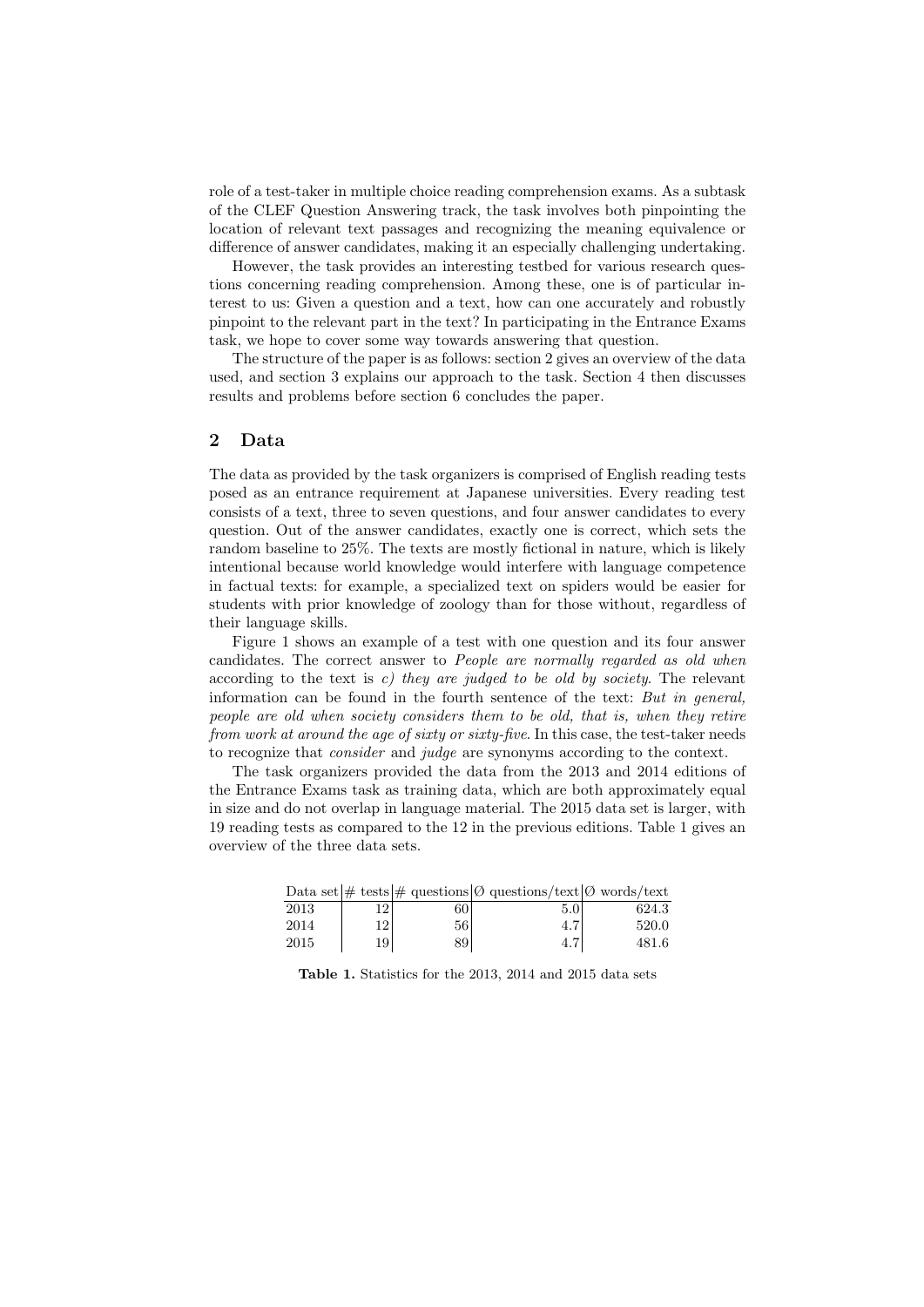| Text:     | When is a person old? There are many individuals who still seem<br>'young' at seventy or more, while others appear 'old' in their fifties.<br>From another point of view, sumo wrestlers, for instance, are 'old'<br>in their thirties, whereas artists' best years may come in their sixties<br>or even later. But in general, people are old when society considers<br>them to be old, that is, when they retire from work at around the<br>age of sixty or sixty-five. Nowadays, however, the demand for new<br>work skills is making more and more individuals old before their time.<br>Although older workers tend to be dependable, and have much to<br>offer from their many years of experience, they are put at a disadvan-<br>tage by rapid developments in technology. Older people usually find<br>it more difficult to acquire the new skills required by technological<br>changes, and they do not enjoy the same educational opportunities<br>as young workers. When they finally leave work and retire, people<br>face further problems. The majority receive little or no assistance in<br>adjusting to their new situation in the community. Moreover, since<br>society at present appears to have no clear picture of what place<br>its older members should occupy, it is unable to offer them enough<br>opportunities to have satisfying social roles after they retire. In the<br>past, the old used to be looked upon as experts in solving various<br>problems of life. Today, however, they are no longer regarded as such<br>and are seldom expected to play significant roles in social, economic<br>and community affairs. With the number of older people in the pop-<br>ulation rapidly increasing, we need greatly to increase and improve<br>the opportunities provided for them so that they can participate in<br>society with dignity and respect. |
|-----------|----------------------------------------------------------------------------------------------------------------------------------------------------------------------------------------------------------------------------------------------------------------------------------------------------------------------------------------------------------------------------------------------------------------------------------------------------------------------------------------------------------------------------------------------------------------------------------------------------------------------------------------------------------------------------------------------------------------------------------------------------------------------------------------------------------------------------------------------------------------------------------------------------------------------------------------------------------------------------------------------------------------------------------------------------------------------------------------------------------------------------------------------------------------------------------------------------------------------------------------------------------------------------------------------------------------------------------------------------------------------------------------------------------------------------------------------------------------------------------------------------------------------------------------------------------------------------------------------------------------------------------------------------------------------------------------------------------------------------------------------------------------------------------------------------------------------------------------------------------------------------------------|
| Question: | People are normally regarded as old when                                                                                                                                                                                                                                                                                                                                                                                                                                                                                                                                                                                                                                                                                                                                                                                                                                                                                                                                                                                                                                                                                                                                                                                                                                                                                                                                                                                                                                                                                                                                                                                                                                                                                                                                                                                                                                               |
|           | Answer Candidates: a) they are in their fifties                                                                                                                                                                                                                                                                                                                                                                                                                                                                                                                                                                                                                                                                                                                                                                                                                                                                                                                                                                                                                                                                                                                                                                                                                                                                                                                                                                                                                                                                                                                                                                                                                                                                                                                                                                                                                                        |
|           | b) they are judged to be old by to society $(correct)$<br>c) they consider themselves too old to work<br>d) they reach the age of seventy                                                                                                                                                                                                                                                                                                                                                                                                                                                                                                                                                                                                                                                                                                                                                                                                                                                                                                                                                                                                                                                                                                                                                                                                                                                                                                                                                                                                                                                                                                                                                                                                                                                                                                                                              |

Fig. 1. Example reading test with text, question and answer candidates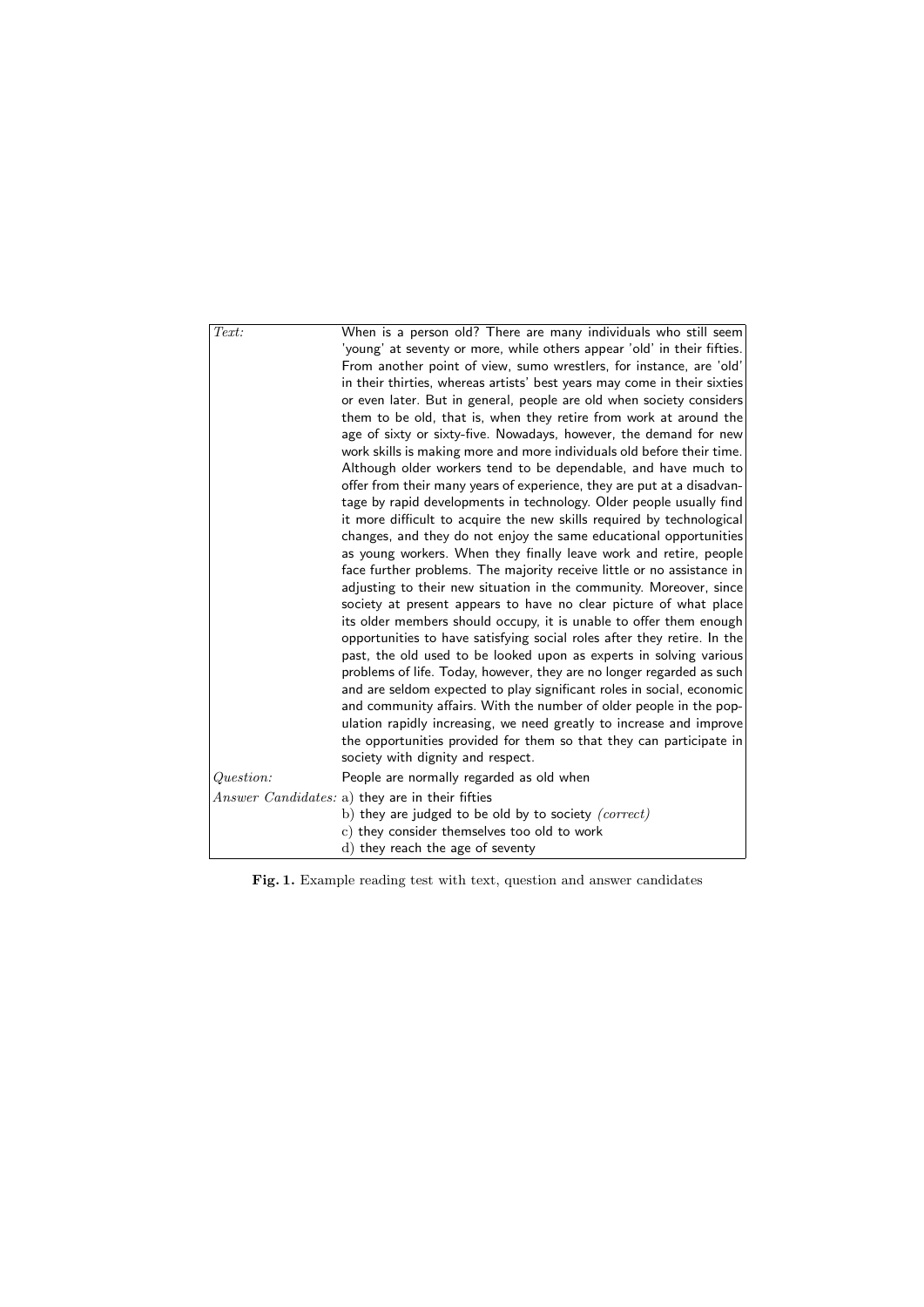## 3 Our Approach

As mentioned in the introduction, the Entrance Exams task can be seen as a two-step problem: one needs to 1) identify the part of the text that a question is about and 2) identify the answer whose meaning is expressed in that text part. While 1) is mainly needed to narrow down the search space, 2) is where the test-taker needs to demonstrate their grasp of the content.

We will first give a short overview of our approach before going into more detail on how each step was handled. Part 1), which we will call Text Segment Identification for the purposes of this paper, was accomplished by i) using a text segmentation algorithm to partition the text into meaningful paragraphs and ii) comparing the question to each paragraph using a similarity metric. The result is an ordering of paragraphs by similarity to the question. Part 2), which will be called *Answer Selection* was tackled by a) extracting different similarity features of each answer candidate to each paragraph in the order determined before, and b) using these features to train a ranking SVM model for pairwise answer candidate comparison.

#### 3.1 Pre-processing and Architecture

As a prerequisite to the later steps, a certain amount of pre-processing needs to be done. The whole architecture of our system was realized using the UIMA framework [8], with DKPro Core [3] for the pre-processing components and DKPro Similarity [2] for the similarity metrics. We experimented with different options, but the final set of NLP components was the one shown in Table 2. Most of the pre-processing is needed in order to perform coreference resolution, which we use to resolve each coreferent expression to its first mention before we apply any similarity metrics.

| Task                                                       | Component            |
|------------------------------------------------------------|----------------------|
| Sentence Segmentation, Tokenization, Stanford CoreNLP [11] |                      |
| Named Entity Recognition,                                  |                      |
| Lemmatization,                                             |                      |
| POS tagging.                                               |                      |
| Coreference Resolution                                     |                      |
| Constituency Parsing                                       | Berkeley Parser [15] |
| Dependency Parsing                                         | MaltParser [12]      |
| Semantic Role Labeling                                     | Clear SRL $[5]$      |

Table 2. NLP components used in our system via DKPro Core

#### 3.2 Text Segment Identification

In order to find meaningful text segments, we employed the C99 text segmentation algorithm [4], which groups sentences based on their similarity. The algo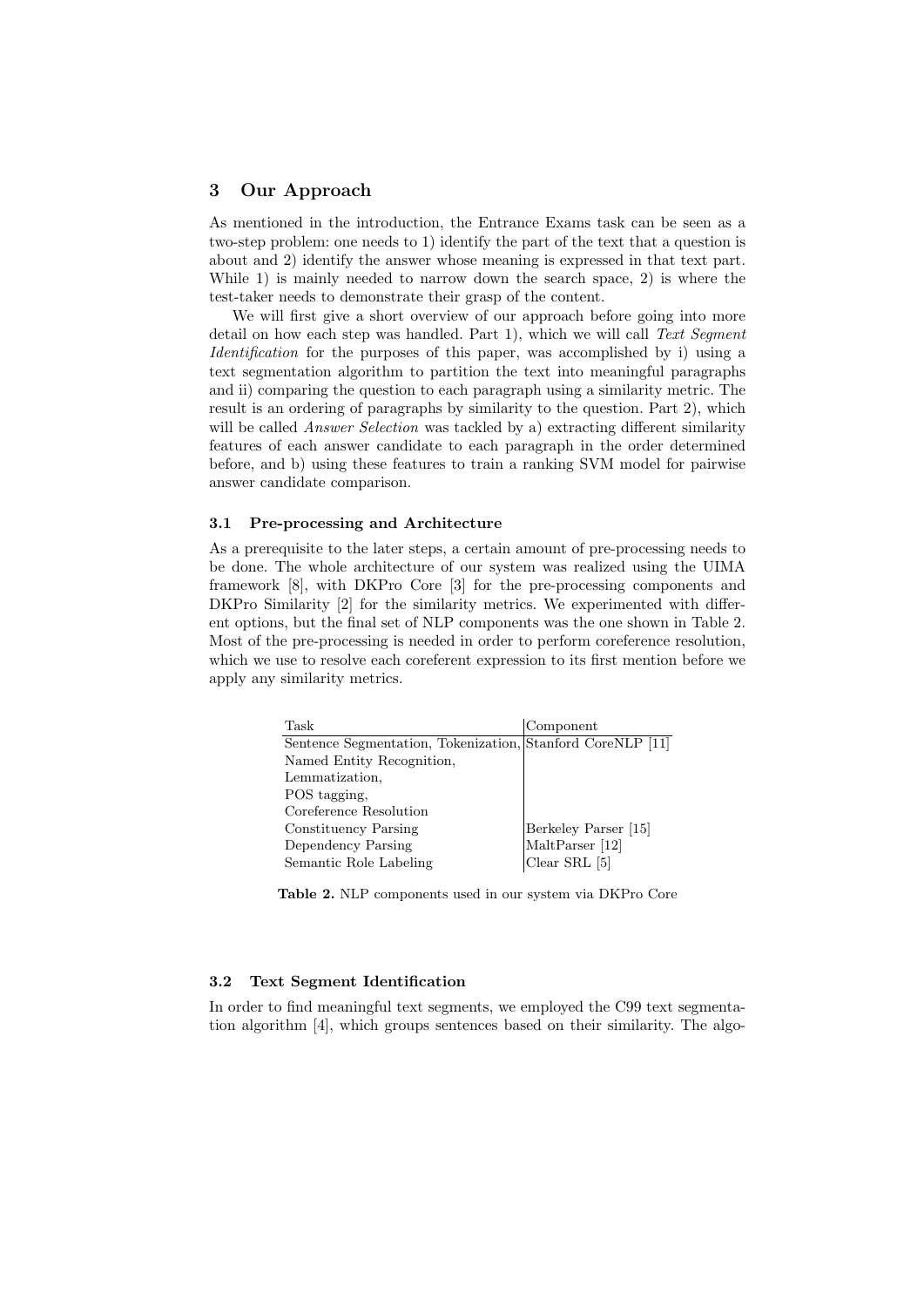rithm optionally takes the desired number of segments as an argument, which we used in order to get the same number of segments, and hence answer features computed, for every question-text combination. By applying C99 without that parameter first and observing its behaviour, we found that four text segments were chosen in most cases and used that setting.

In order to determine the similarity of the question and the different text fragments, we employed the VectorIndexSourceRelatedness measure from DKPro, a vector-based metric using an index derived from the English Wiktionary corpus. We complemented this measure by exploiting a fact that we observed about the reading tests: in many cases, the questions follow the text in a linear fashion, i.e. question 1 will likely be answered in the beginning of the text whereas question 4 will probably be answered near the end. Thus, we calculated a weight  $w$  for the similarity metric as follows:

$$
w = min(num_q, num_t)/max(num_q, num_t)
$$
\n(1)

where  $num_q$  is the number of the current question and  $num_t$  is the number of the current text fragment. Using this weight, we penalize similarity scores of question–fragment combinations whose relative position is very different, while leaving those whose relative position is the same unchanged.

The result of the procedure above is an ordering of text fragments for each question by weighted similarity score.

#### 3.3 Answer Selection

In the Answer Selection step, our goal is to extract features for each answer candidate that allow a characterization of its adequacy. To that end, we compare each answer candidate to each text fragment using three different similarity metrics: the vector-space measure we already used in the previous step, the Resnik similarity measure based on WordNet [16], and the Greedy String Tiling algorithm [18] with a minimum match length of 3. The idea behind using these measures of differing linguistic depth was to capture whether answer candidates are expressed literally in the text or whether more language understanding was necessary to compare their meaning to that in the text. Following some manual inspection of training data, we hypothesized that false answer candidates would often be those that can be found literally in the text whereas the correct one would require more work for the test-taker. Consider again the example in Figure 1, where the correct answer requires the knowledge that consider and judge are synonymous in the context.

The three similarity measures were extracted for every combination of answer candidate and text fragment, in the order determined by the Text Segment Identification step. The ordering is crucial because the feature positions then encode whether a given measure was obtained on a fragment close to the question or not. In addition to the similarity measures, we also calculated the overlap of dependency head words and the overlap of semantic roles between answer candidate and text fragment.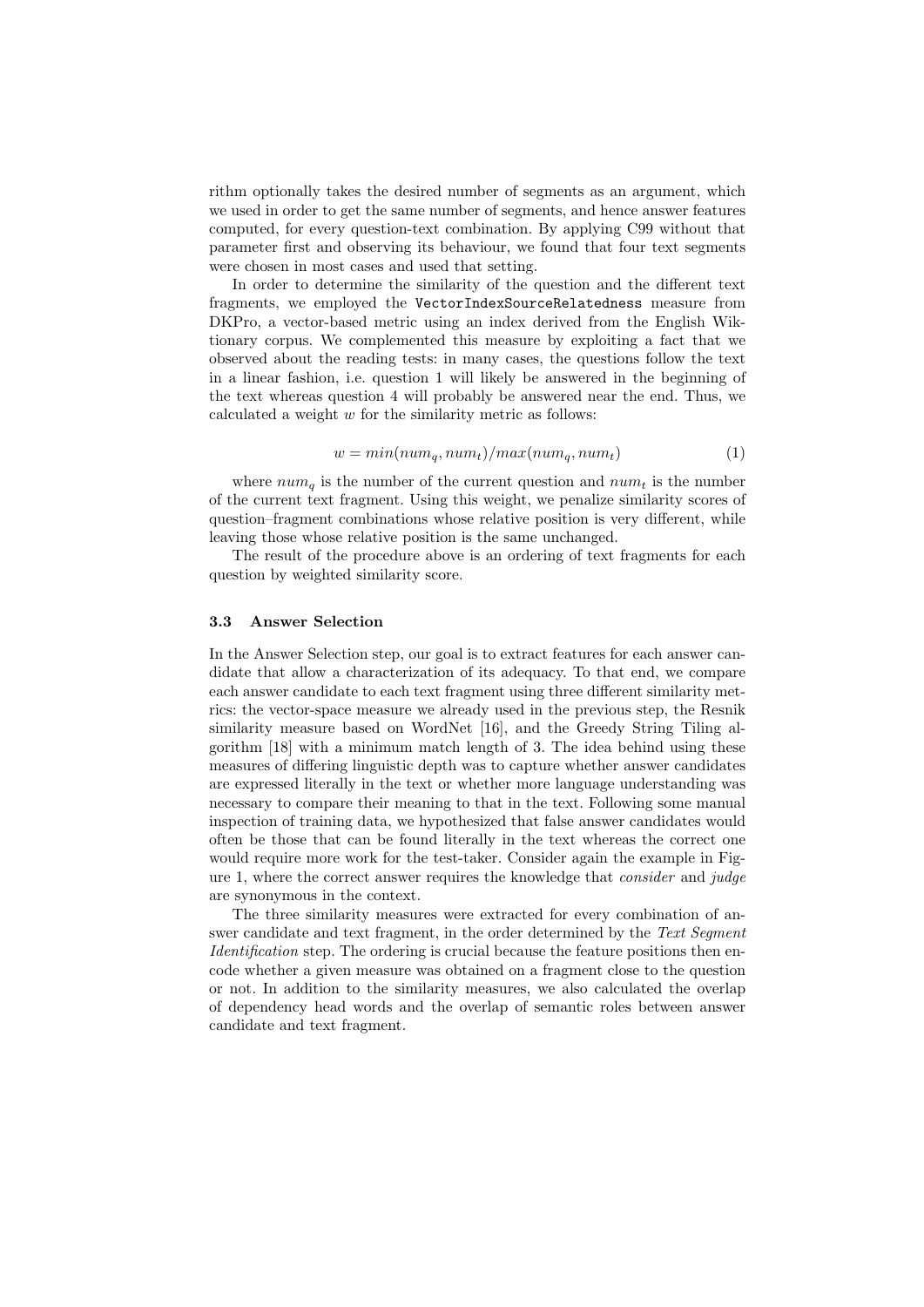The features obtained were used to train a ranking Support Vector Machine [10]. We used the SVMRank implementation<sup>1</sup> with hyperparameter  $c = 20$ . Ranking was chosen as the preferred approach because it allows characterization of answer candidates in relation to each other and it eliminates the problem of ties, i.e. that two given answer candidates are judged to be equally good and no winner can be determined.

## 4 Results

In this section, we report and discuss the results we obtained. We first briefly describe the experiment setup before turning to the results proper.

#### 4.1 Experiment Setup

We used the 2014 data set as our training set and the 2013 data set as the development set. This was purely arbitrary, as in principle any setup that has completely distinct training and development sets is valid. Both data sets are approximately equal in size with 12 reading tests and  $58 \pm 2$  questions. We used the development set to select the combination of components and measures we would use for the final submission, and we submitted one run only. For training the final model and testing on the official 2015 test data, we naturally used both training and development data. We did not make use of the possibility not to answer some of the questions, so accuracy and the official evaluation measure c@1 [14] are the same in our case.

#### 4.2 Quantitative Results

Table 3 shows the results of our system in relation to the best runs according to overall c@1 of each participating team on the official 2015 test set. Additionally, we included the random baseline and the worst submission. A reading test counts as passed if on the total of its questions one achieves a c@1 score of at least 0.5.

| Team                      |                          | Overall $c@1 \#$ tests passed |
|---------------------------|--------------------------|-------------------------------|
| Synapse                   | $\overline{0.58(52/89)}$ | 16/19                         |
| LIMSI-QAEE 0.36 $(32/89)$ |                          | 8/19                          |
| cicnlp                    | 0.30(27/89)              | 6/19                          |
| <b>NTUNLG</b>             | 0.29(26/89)              | 6/19                          |
| CoMiC                     | 0.29(26/89)              | 5/19                          |
| Random                    | 0.25(22/89)              | N/A                           |
| Worst                     | 0.21(19/89)              | 3/19                          |

Table 3. Quantitative results of our submission in relation to others

 $^{\rm 1}$  http://www.cs.cornell.edu/people/tj/svm\_light/svm\_rank.html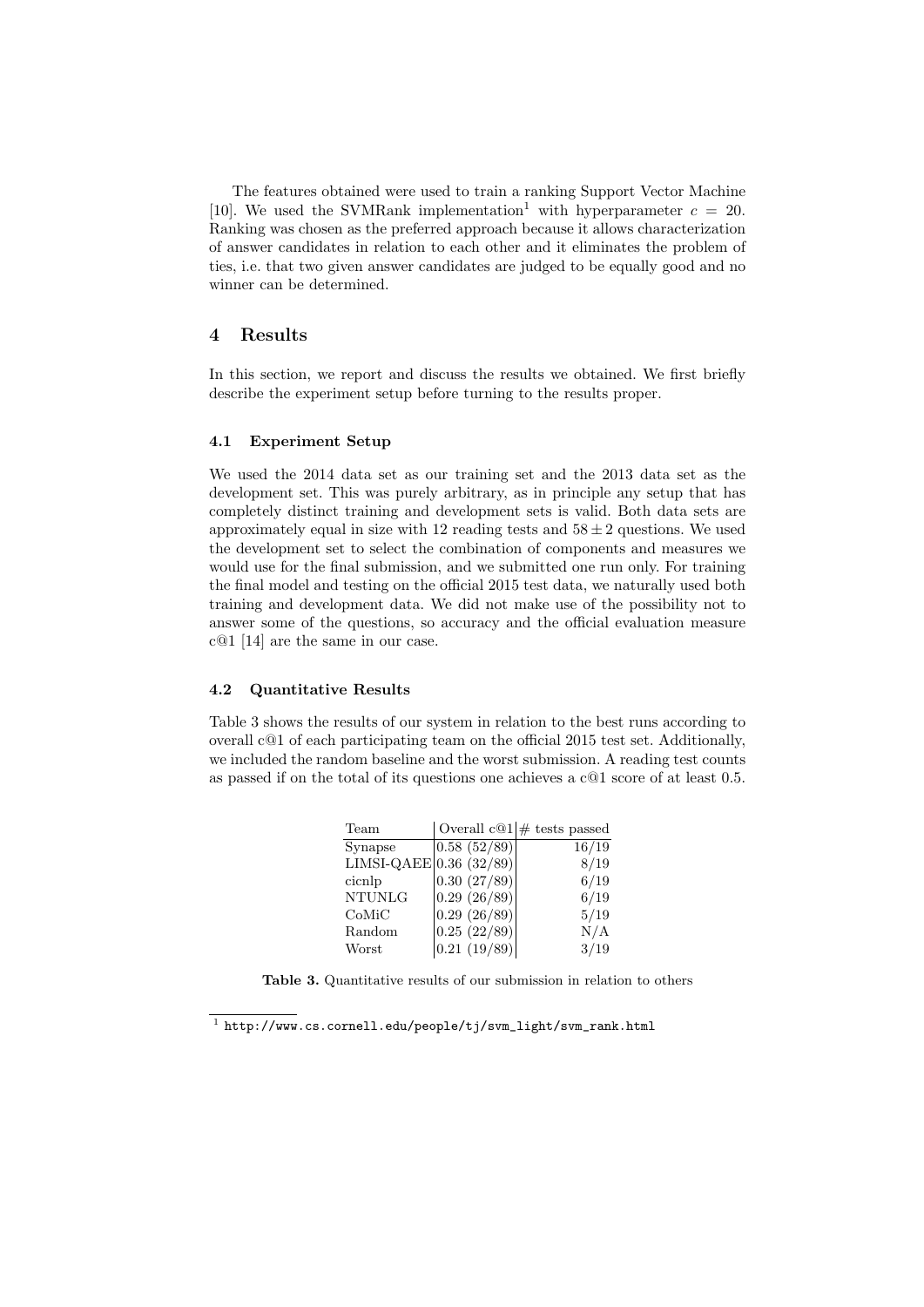As can be observed in the table, our system clearly beats the random baseline. However, on the one hand, it does not reach the performance level of the currently top-performing systems. On the other hand, one can observe that there is a steep drop in c@1 from the top system (Synapse) to the runner-up (LIMSI-QAEE). With our result of 0.29, we place ourselves exactly in the middle if one considers all 17 submissions. In the next section, we will try to provide some insight into what the biggest issues are for our system and what can be done to improve performance.

## 5 Discussion

We proceed by first discussing two particular reading tests of the 2015 test set – one where our system did badly, and one where we achieved the best c@1 score among all participants. The remainder of this section is dedicated to discussing the performance of the Text Segment Identification sub-module, since it is of special interest to our research agenda.

#### 5.1 Example Reading Tests

The text of reading test 2 is about tofu, how it came from China to Japan, is used differently in both cuisines, and how it became more popular in western countries as well. Our system did not answer a single question correctly, a fact which we attribute to two main problems: first, the text is quite short with only 312 words which means there is less room for error in identifying the right text fragments – if the algorithm is off by one or two sentences, the fragment will not contain all the necessary information needed to confirm or reject an answer. Second, the vocabulary is not very diverse across text passages, which makes it hard to compare meaning based on the essentially term-based similarity metrics we employ. It seems that what is needed here is a comparison of relations between terms, not just the terms themselves.

Test 13 is in some ways the opposite of this: it has a long text (738 words) on the success story of a rock-climber who lost his legs but still wants to climb the "highest vertical cliff on earth". Our system achieved a c@1 score of 0.83 on this test – the best result among all participants. The text contains some rather specialized vocabulary which differs across text passages, so we assume this is why our approach does well here.

## 5.2 Evaluation of Text Segment Identification

As described in section 3.2, our system first ranks the automatically determined segments of a text according to their similarity to every question. This similarity additionally is weighted by a linearity weight (see equation 1) to prefer selections of segments parallel to the linear order of questions to this text.

In order to evaluate the performance of the system's text segment identification module in isolation, the official 2015 test questions were manually annotated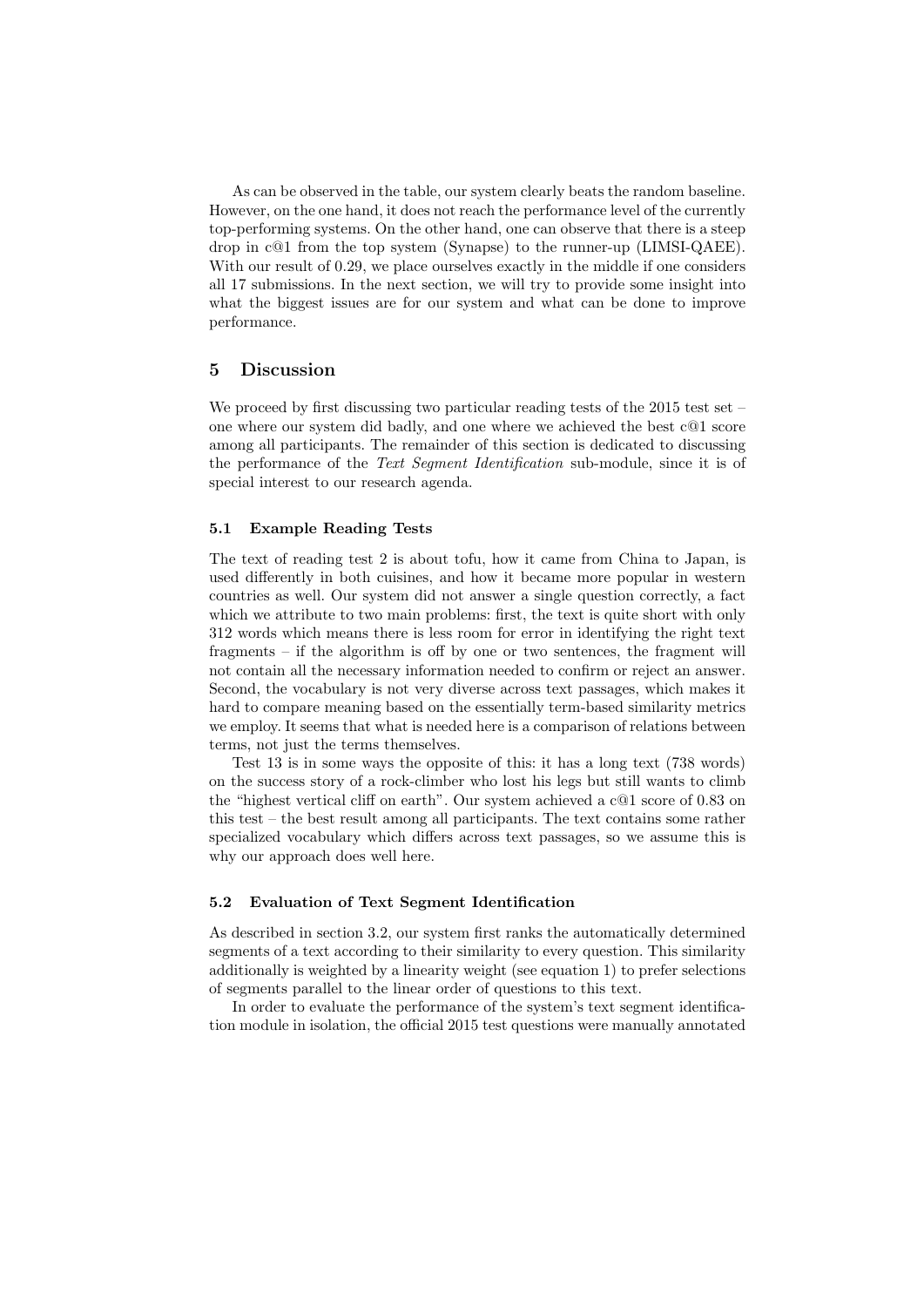for this subtask after applying the C99 text segmentation algorithm. We then compared the system's prediction for the segment containing the answer to a given question against the manually annotated gold standard segment. For 48 out of 89 questions, the system predicted the correct text segment (micro-average  $= 0.54$ ). The macro-average with respect to individual tests was 0.57.

A manual inspection of the test data indicated a less strong parallelism between the questions and the corresponding segment than we had seen in the training data. Therefore we ran our system without the linearity weight and compared the results. Although the total number of correctly predicted text segments did not change (micro-average  $= 0.54$ ), the distribution of correctly predicted segments did decrease (macro-average = 0.53). Moving from accuracy to correlation, the difference between the system with and without the linearity weight becomes even more evident: both measures exhibit a drop from 0.57 to 0.37, showing that even if our system does not always identify the correct segment, it gets much closer to doing so by exploiting this task-specific feature.

We also analyzed the tests for which our system predicted all segments correctly (tests 12 and 16). While test 12 has 4 questions, and the order of the corresponding segments shows a perfect positive correlation with the question IDs, test 16 only has 3 questions, but 4 segments. Our system correctly identified segment 3 as being irrelevant for answering any of the questions.

This analysis shows that our system can distinguish between relevant and irrelevant segments in certain cases. In a direct comparison, the linearity feature proved to help modeling aspects of the data, although the system was too biased towards modeling a linear order, which indicates a need for fine-tuning the weight of this feature.

#### 5.3 Additional Synonym Feature

Recall our hypothesis from section 3.3 that correct answers tend to paraphrase content from the text in order to make the recognition task more challenging for humans. In order to further investigate this hypothesis and better distinguish between similarity at the word surface level and deeper lexical similarity, we added an additional feature after our official submission: a similarity score where all lemmas occurring in both the answer candidate and the text segment were filtered out before passing the remaining lemmas to the previously mentioned vector space measure. We tested the result on our development set and found an improvement of 3.3% (2 out of 60 questions) in c@1 compared to our previous model, which suggests that it is beneficial to examine how exactly correct answers differ from false ones.

## 6 Conclusion

We have presented a new approach to the 2015 English Entrance Exams task. The system was developed from scratch and is built on the idea of exploiting reading comprehension task characteristics, such as text structure and the way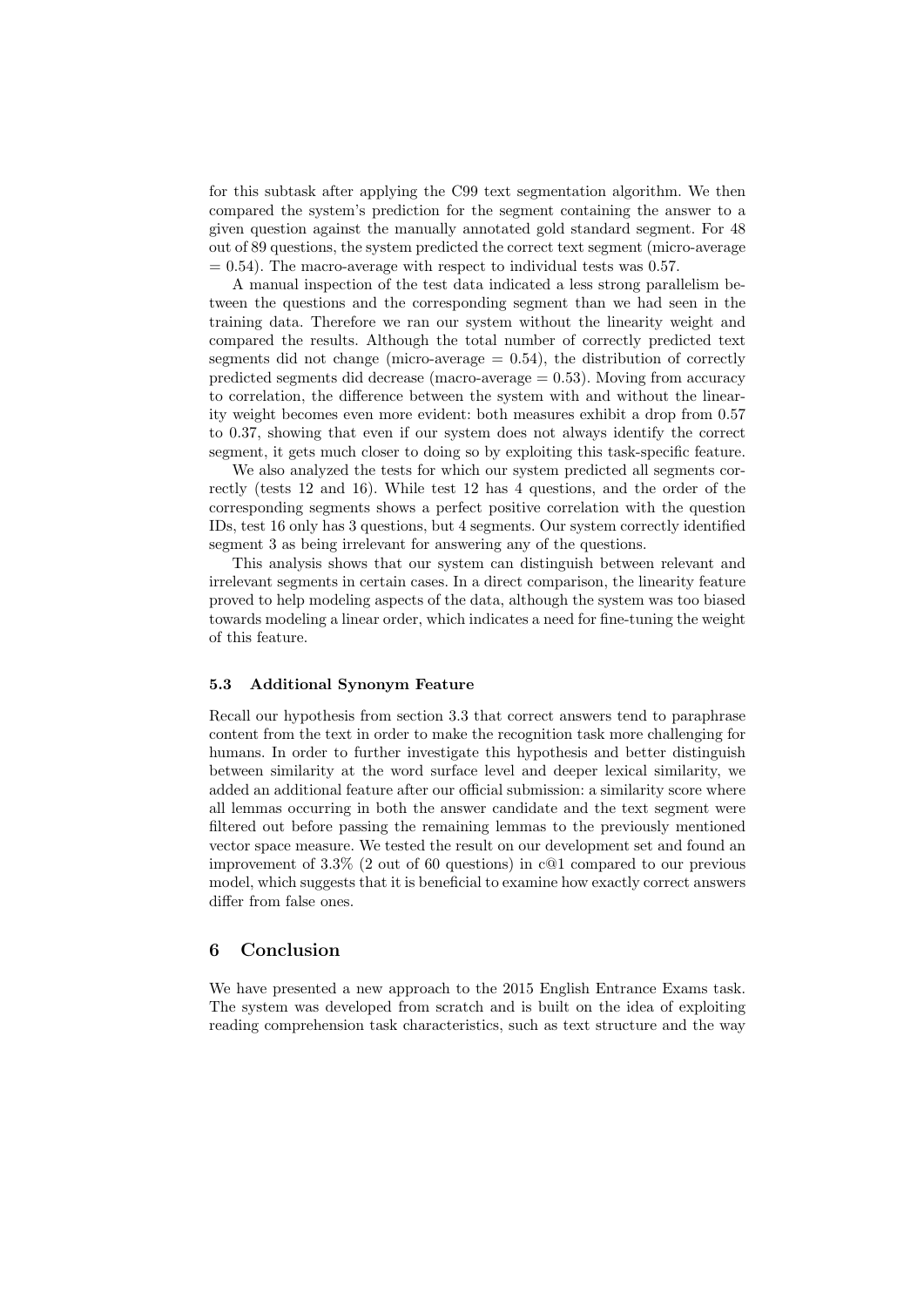distractor answers are constructed. We achieve a c@1 score of 0.29 which is a medium but encouraging result considering the limited time in which the system was put together and the various ways in which it could be improved.

As identified by the results discussion, our system could be improved mainly in two ways. First, a better tuning of our Text Fragment Identification component, concerning the number and size of text fragments as these are dependent on the task and data set. Also, while clearly useful, the linearity weight we used in order to exploit question order introduced a strong bias. The second strand concerns the introduction of a representation that allows for the comparison of relations between entities in answer and text instead of only employing termbased similarity metrics. One way of achieving this could be to explore the use of Lexical Resource Semantics [17] in answer comparison, a formalism already used successfully in Short Answer Assessment [9].

## Acknowledgments

We are grateful to Cornelius Fath for manual inspection of the training data and to Detmar Meurers and Kordula De Kuthy for helpful insights during the system development and feedback on the report. We would also like to thank one anonymous reviewer for comments.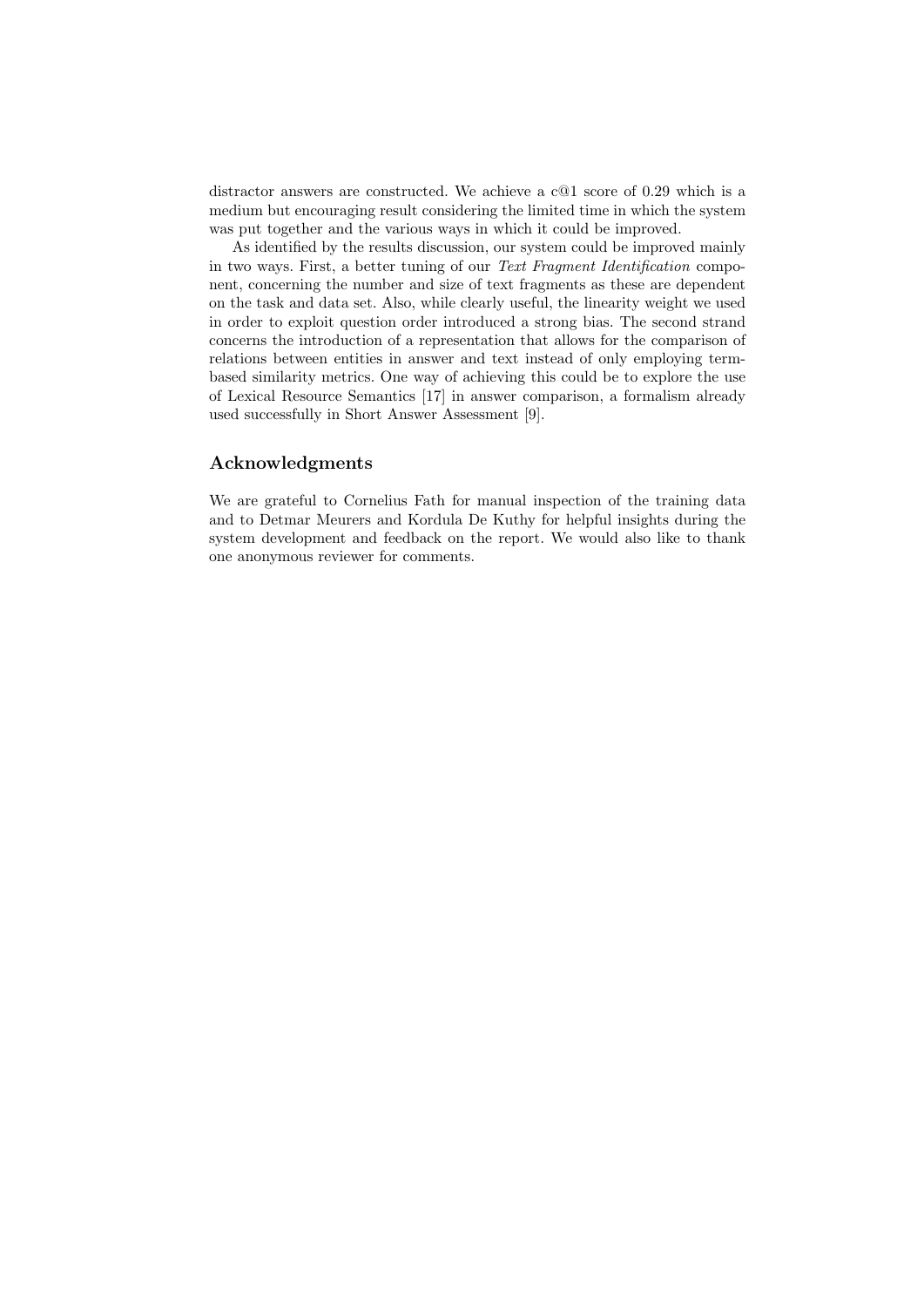## Bibliography

- [1] Agirre, E., Banea, C., Cardie, C., Cer, D., Diab, M., Gonzalez-Agirre, A., Guo, W., Mihalcea, R., Rigau, G., Wiebe, J.: Semeval-2014 task 10: Multilingual semantic textual similarity. In: Proceedings of the 8th International Workshop on Semantic Evaluation (SemEval 2014). pp. 81–91. Association for Computational Linguistics (2014), http://aclweb.org/ anthology/S14-2010
- [2] Bär, D., Zesch, T., Gurevych, I.: Dkpro similarity: An open source framework for text similarity. In: Proceedings of the 51st Annual Meeting of the Association for Computational Linguistics: System Demonstrations. pp. 121–126. Association for Computational Linguistics, Sofia, Bulgaria (August 2013), http://www.aclweb.org/anthology/P13-4021
- [3] de Castilho, R.E., Gurevych, I.: A broad-coverage collection of portable nlp components for building shareable analysis pipelines. In: Ide, N., Grivolla, J. (eds.) Proceedings of the Workshop on Open Infrastructures and Analysis Frameworks for HLT (OIAF4HLT) at COLING 2014. pp. 1–11. Association for Computational Linguistics and Dublin City University, Dublin, Ireland (Aug 2014)
- [4] Choi, F.Y.Y.: Advances in domain independent linear text segmentation. In: Proceedings of the 1st North American Chapter of the Association for Computational Linguistics Conference. pp. 26–33. NAACL 2000, Association for Computational Linguistics, Stroudsburg, PA, USA (2000), http://dl.acm.org/citation.cfm?id=974305.974309
- [5] Choi, J.D., Palmer, M.: Transition-based semantic role labeling using predicate argument clustering. In: Proceedings of ACL workshop on Relational Models of Semantics (RELMS'11). pp. 37–45 (2011)
- [6] Dagan, I., Glickman, O., Magnini, B.: The pascal recognising textual entailment challenge. In: Candela, J.Q., Dagan, I., Magnini, B., d'Alché Buc, F. (eds.) Machine Learning Challenges. Evaluating Predictive Uncertainty, Visual Object Classification and Recognizing Textual Entailment. Lecture Notes in Computer Science, vol. 3944, pp. 177–190. Springer (2006), http://u.cs.biu.ac.il/~dagan/publications/RTEChallenge.pdf
- [7] Dzikovska, M., Nielsen, R., Brew, C., Leacock, C., Giampiccolo, D., Bentivogli, L., Clark, P., Dagan, I., Dang, H.T.: Semeval-2013 task 7: The joint student response analysis and 8th recognizing textual entailment challenge. In: Second Joint Conference on Lexical and Computational Semantics (\*SEM), Volume 2: Proceedings of the Seventh International Workshop on Semantic Evaluation (SemEval 2013). pp. 263–274. Association for Computational Linguistics, Atlanta, Georgia, USA (June 2013), http: //aclweb.org/anthology/S13-2045
- [8] Ferrucci, D., Lally, A.: UIMA: An architectural approach to unstructured information processing in the corporate research environment. Natural Language Engineering 10(3–4), 327–348 (2004),